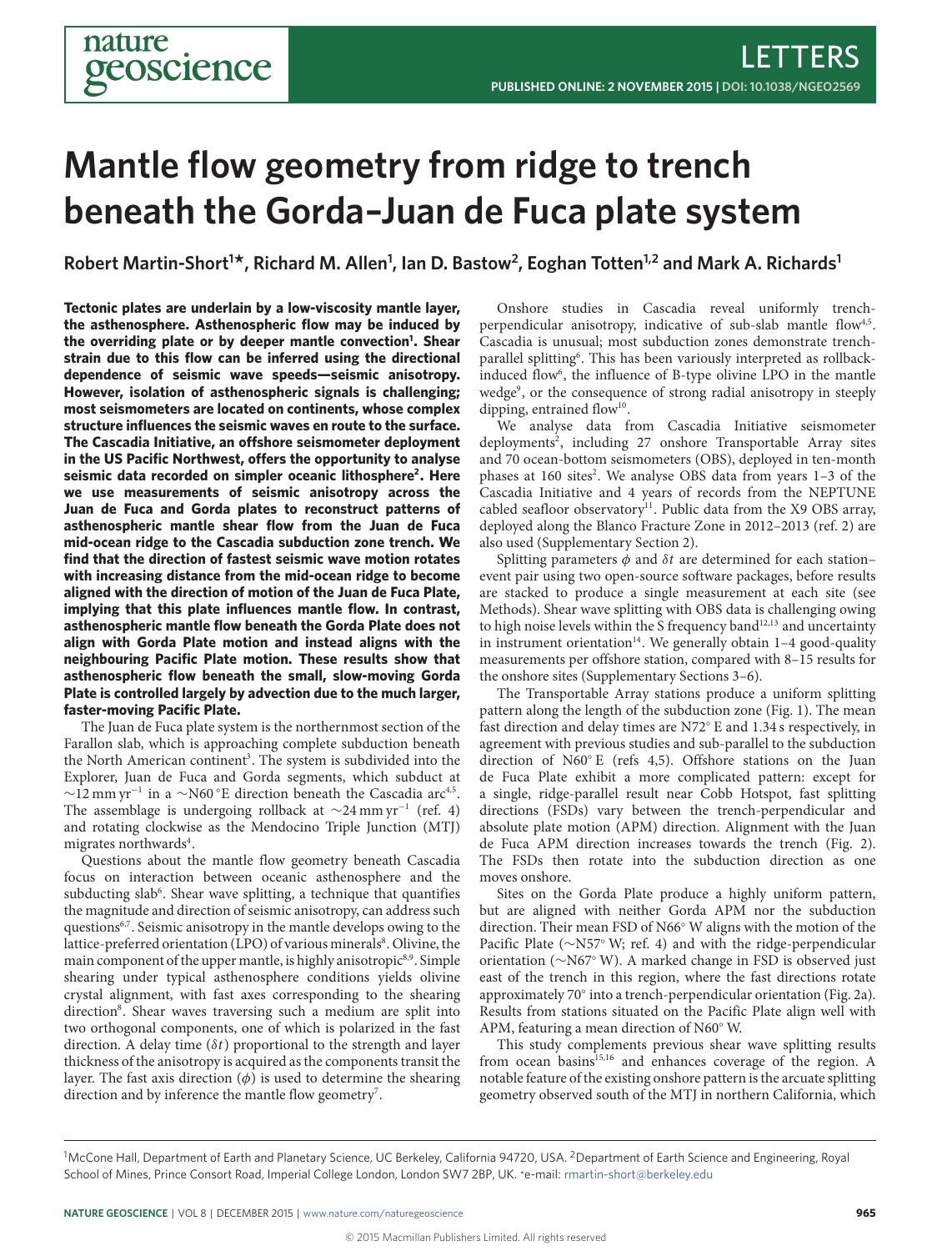

**Figure 1 | Stacked splitting results determined by this study (red bars) and previous work (black bars; from refs [4](#page-3-3)[,28\)](#page-3-16).** The displayed tomography is a 100–400 km vertical average through the DNA13 P-wave velocity model of ref. [29.](#page-3-17) This depth range corresponds to that part of the asthenosphere considered most likely to be the source of the observed anisotropy<sup>[9](#page-3-8)</sup>. All splits are plotted at onshore seismometer/OBS locations. The splitting delay times are indicated by the length of the bars; example results with a delay time of 1.0 s are shown in the legend (bottom left). Black lines indicate plate boundaries, and the red lines are slab depth contours spaced at 10 km intervals<sup>[30](#page-3-18)</sup>. Black arrows show the direction and magnitude of absolute plate motion (APM) in a hotspot reference frame<sup>[23](#page-3-19)</sup>, and purple arrows show the subduction direction<sup>[4](#page-3-3)</sup>. Inset maps show regions featuring a high concentration of splitting results.

<span id="page-1-0"></span>

<span id="page-1-1"></span>**Figure 2 | Two distinct patterns in the variation of FSDs with distance from the trench. a**, Results with latitudes between the MTJ and the southern tip of the Blanco Fracture Zone. **b**, Sites between latitudes of the southern and northern tips of the Juan de Fuca Ridge. In **a**, one population of FSDs lies west of the trench and is aligned with Pacific Plate motion, and another aligns with the subduction direction. Part **b** shows continuous variation in FSD with trench distance. Blue and red markers indicate offshore and onshore results, respectively. Error bars indicate the 95% confidence interval.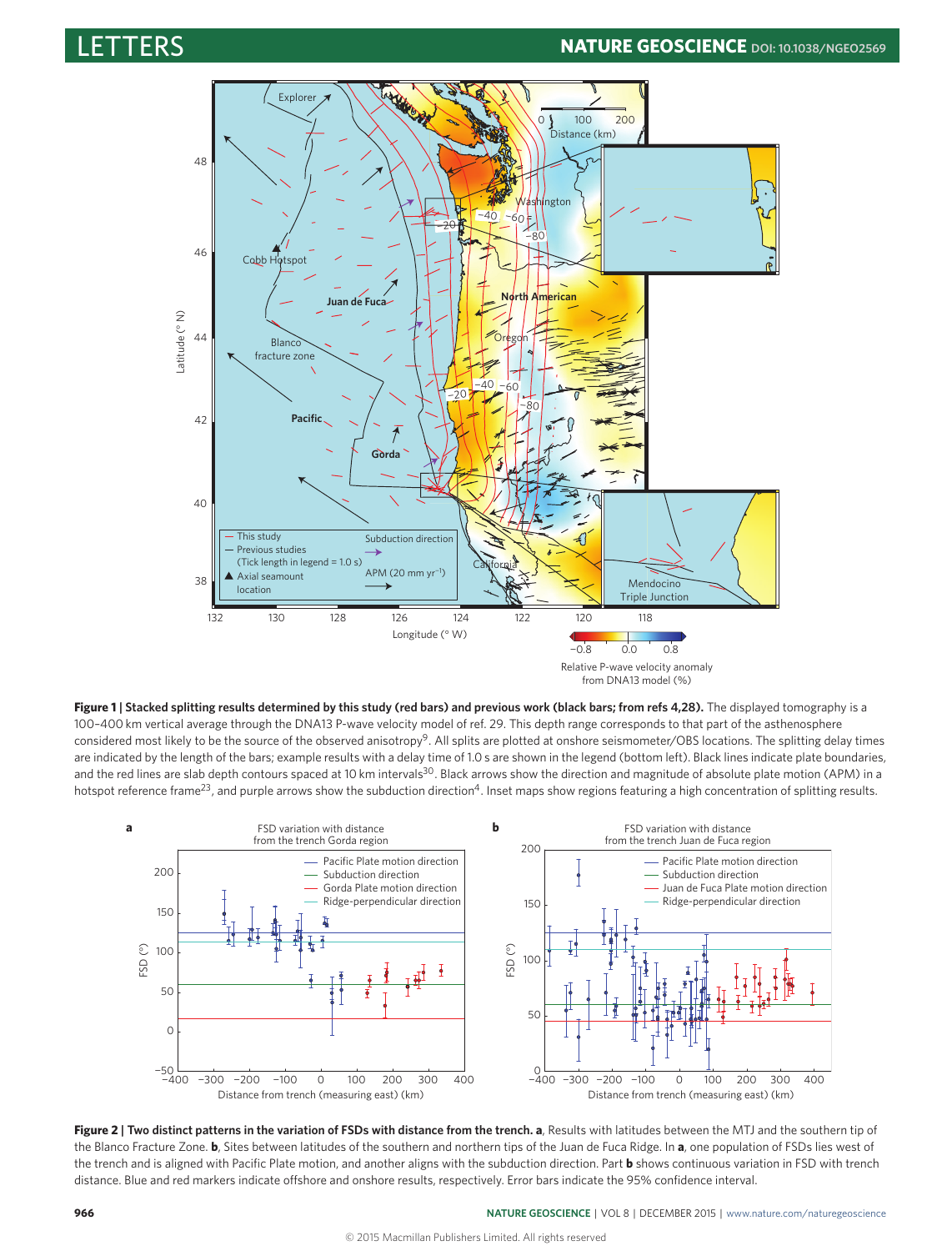

**Figure 3 | Two-dimensional modelling to simulate mantle flow below the Gorda Plate as induced by motion of the Pacific Plate.** The green plate is stationary while the red plate moves to the left at 60 mm yr $^{\rm -1}.$  This approximates the situation in profile perpendicular to the Gorda Ridge (see Methods for more detail). The set-up consists of an 'asthenosphere' from 50–150 km and a 'mesosphere' below. **a**, In our preferred model, the viscosity of the mesosphere is 100 times that of the asthenosphere. **b**, Details of the model set-up, including the imposed periodic surface velocity field, region of interest and large-scale induced flow structure. The motion of the red plate is seen to generate flow beneath the adjacent stationary plate.

follows the southern edge of the down-going Gorda slab $4,17$  $4,17$  (Fig. [1\)](#page-1-0). The subducting slab is imaged by body wave tomography as a segmented, high-velocity anomaly with a 'gap' beneath northern Oregon<sup>[18](#page-3-21)</sup>. This 'gap' does not seem to influence the splitting pattern, however.

Limited back-azimuthal coverage makes it difficult to model dipping or multi-layer regional anisotropy in our study. We follow previous teleseismic splitting studies[4](#page-3-3)[,5](#page-3-4) of this area in interpreting a single anisotropic layer.

On oceanic plates, the dominant splitting signal is likely to arise from a combination of fossil anisotropy in the lithosphere and viscous shearing of the asthenosphere by plate motion<sup>[7](#page-3-6)</sup>. According to the model of ref. [19,](#page-3-22) the lithospheric component should lie in the fossil spreading direction, and the asthenospheric component should align with the direction of present-day mantle flow. Both are parallel to the spreading direction close to mid-ocean ridges, but diverge beneath older lithosphere as the asthenosphere is dragged into the APM direction<sup>[19](#page-3-22)</sup>. Shear wave splitting studies of the East Pacific Rise<sup>[15](#page-3-14)</sup> and in French Polynesia<sup>[16](#page-3-15)</sup> generally support this idea.

Given realistic estimates of 50 km, 4% and 4.6 km s<sup>-1</sup> for the thickness, percentage anisotropy, and shear wave velocity for the Juan de Fuca Plate, respectively, a lithospheric splitting time contribution of  $0.43$  $0.43$  $0.43$  s is predicted<sup>4[,7](#page-3-6)</sup>. This is significantly smaller than the OBS splitting times, implying that the asthenosphere is an important source of anisotropy.

The rotation of FSDs into the APM orientation east of the Juan de Fuca Ridge implies the influence of competing flow components. A variety of anisotropic fabrics might be expected in the vicinity of a mid-ocean ridge: upwelling asthenosphere in response to passive spreading, oriented melt pocket anisotropy along the ridge itself due to dyke intrusion<sup>[20](#page-3-23)</sup>, lateral flow away from the ridge<sup>[21](#page-3-24)</sup> and basal drag fabrics as the plate moves away from the ridge<sup>[19](#page-3-22)</sup>.

Splitting directions close to the Juan de Fuca Ridge generally lie between the APM and ridge-perpendicular direction, suggesting that lateral flow and basal drag are the strongest influences. We do not see a concentration of null results at stations located close to the ridge (see Methods), suggesting that the influence of vertically oriented LPO due to upwelling is minimal or confined to a narrow region.

One exception to the pattern occurs at site J39, just east of Axial Seamount. The splitting parameters here are well constrained and suggest strong ridge-parallel anisotropy (Supplementary Section 7). This may be the result of aligned pockets of melt present near the ridge axis as observed on land in Ethiopia, a subaerial region of incipient oceanic spreading<sup>[20](#page-3-23)</sup>.

On the Gorda section of the plate system there is no significant variation in FSD with distance from the ridge. The FSDs are instead well aligned with the direction of Pacific Plate motion and with results from the Pacific Plate west of the Gorda Ridge and south of the Mendocino Fracture Zone. This implies that asthenospheric flow beneath the Gorda Plate, west of the trench, is determined by the regional pattern of shearing induced by the northwestward motion of the Pacific Plate, which moves at ∼60 mm yr<sup>-1</sup> (ref. [22\)](#page-3-25). An alternative suggestion posits that because flow in this region is ridge perpendicular, it is driven primarily by spreading of the Gorda Ridge. This is less likely given the apparent limited influence of the faster-spreading Juan de Fuca Plate on the splitting pattern to the north. The splitting geometry on Gorda does not suggest major contributions from motion of the plate itself or rollback of the trench, which operates at less than half the speed of the Pacific Plate.

<span id="page-2-0"></span>The uniform, subduction-parallel splitting pattern seen on the North American Plate east of the trench is interpreted as a consequence of entrained mantle material beneath the down-going slab. Fossil anisotropy in the continental lithosphere and subducted slab has been shown to be insufficient to explain the observed high delay times<sup>[4](#page-3-3)</sup>, thus implying an asthenospheric source<sup>4</sup>. Furthermore, the mantle wedge is thin or non-existent within most of the study area, so the only region thick enough to produce delay times commensurate to those observed is the sub-slab mantle<sup>[3,](#page-3-2)[4](#page-3-3)</sup>. Nevertheless, onshore FSDs tend towards North American APM at great distances from the trench (Fig. [2b](#page-1-1)), suggesting some influence from plate-motion-induced flow in the mantle wedge, or from lithospheric anisotropy. There is no significant change in delay times, however (Supplementary Section 8).

Immediately east of the trench of the Juan de Fuca Plate, splitting geometry rotates smoothly from an APM-parallel direction into a trench-perpendicular direction. This is indicative of entrained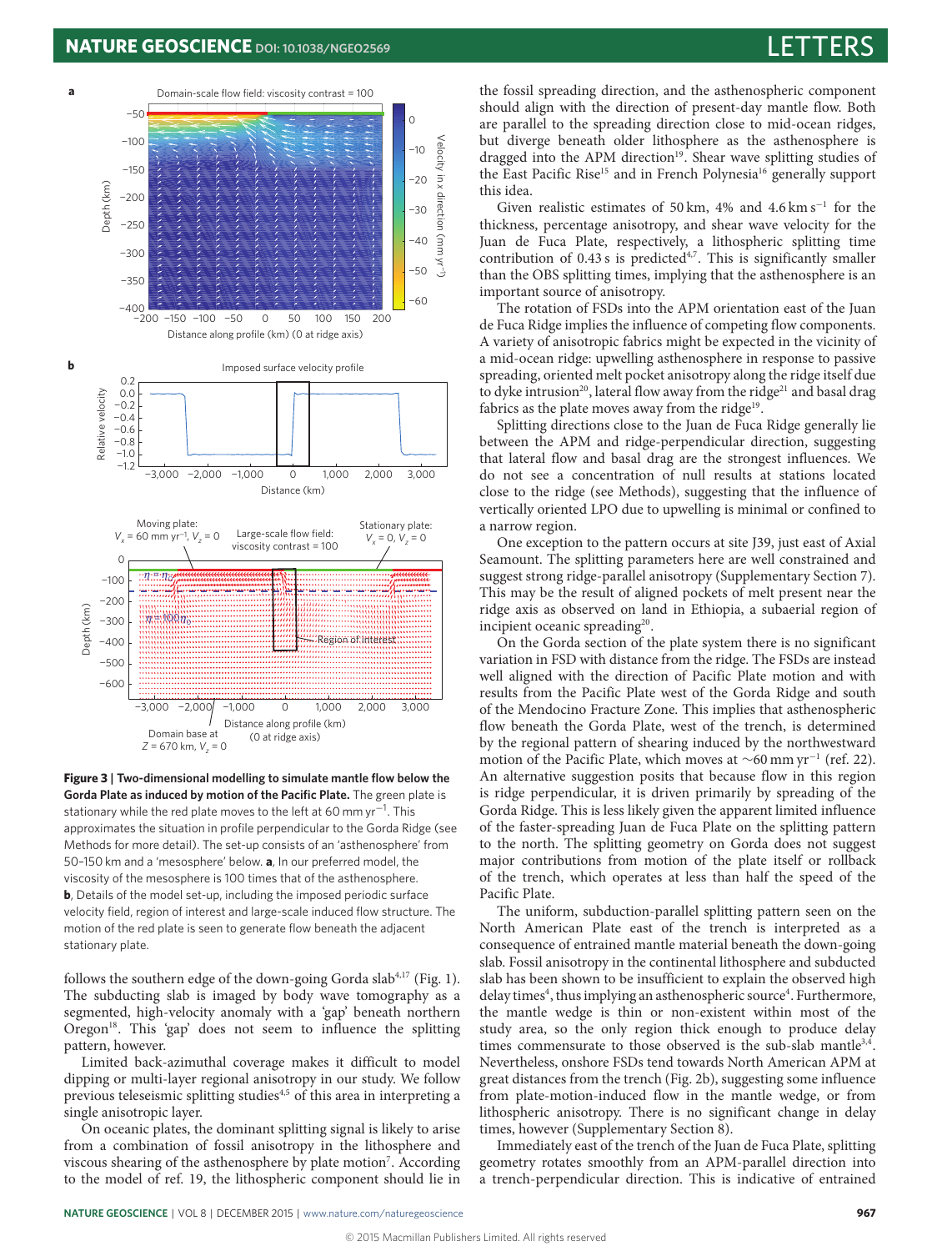easterly flow beneath the slab. In contrast, across the Gorda–North America plate boundary there is a sharp change in FSD (Fig. [2a](#page-1-1)). This is difficult to justify with a single-layer interpretation because it would imply marked changes in flow direction. Instead, this region could host two layers of mantle flow: a shallow layer induced by motion of the Pacific Plate and a deeper layer related to entrainment by the subducting slab.

Our observation provides a test for the models of refs [1](#page-3-0)[,23,](#page-3-19) which suggest that plates moving slower than 40 mm yr<sup>-1</sup> (ref. [23\)](#page-3-19) and within 500 km of a constructive plate margin $^{\text{1}}$  $^{\text{1}}$  $^{\text{1}}$  are less able to influence asthenospheric flow. Both Gorda and Juan de Fuca meet these criteria, so the observation that Juan de Fuca does affect the asthenosphere perhaps sets lower bounds on the age and speed of a tectonic plate that can induce asthenospheric flow.

The Gorda Plate is young (<10 Myr; ref. [24\)](#page-3-26), has a low absolute velocity<sup>[22](#page-3-25)</sup>, is undergoing internal deformation<sup>[24](#page-3-26)</sup> and may have had its current APM for less than 2 Myr (ref. [24\)](#page-3-26). In contrast, the neighbouring Pacific Plate is large, intact and fast moving. We have constructed a two-dimensional model of this situation using the method of ref. [25](#page-3-27) to show that Pacific Plate motion is capable of generating westward flow beneath the width of the Gorda Plate, assuming that flow is largely confined to the uppermost mantle within a thin, low-viscosity asthenosphere (viscosity contrast 100, channel thickness 100 km (ref. [26\)](#page-3-28)—see Methods) beneath Gorda. This simple model demonstrates the plausibility of our interpretation of the splitting pattern (Fig. [3\)](#page-2-0).

This leads to discussion of the arcuate spitting geometry observed south of the MTJ and interpreted as flow forced eastwards around the slab edge by rollback<sup>[4](#page-3-3)</sup>. This pattern, however, could be asthenospheric flow induced by drag from the N60◦ W drifting Pacific Plate. A larger-scale arcuate splitting pattern, situated much further east, may instead be the result of deep toroidal flow around the slab edge, which extends below 400 km in this region<sup>[17](#page-3-20)</sup> (Supplementary Section 9).

In summary, we propose that the splitting observed on the Juan de Fuca plate system is mainly the result of APM-driven asthenosphere flow. At depth, below the Cascada fore-arc, the down-going slab entrains underlying mantle material. West of the subduction zone, the Juan de Fuca Plate is sufficiently large and fast moving to influence mantle flow geometry. The Gorda Plate, however, is not. Flow directly beneath Gorda is instead induced by Pacific Plate motion. This places bounds on the size of plate capable of inducing asthenospheric flow.

# **Methods**

Methods and any associated references are available in the [online](http://dx.doi.org/10.1038/ngeo2569) [version of the paper.](http://dx.doi.org/10.1038/ngeo2569)

Received 20 April 2015; accepted 25 September 2015; published online 2 November 2015

### **References**

- <span id="page-3-0"></span>1. Conrad, C., Behn, M. & Silver, P. Global mantle flow and the development of seismic anisotropy: Differences between the oceanic and continental upper mantle. J. Geophys. Res. **112,** B07317 (2007).
- <span id="page-3-1"></span>Toomey, D. et al. The Cascadia initiative: A sea change in seismological studies of subduction zones. Oceanography **27,** 138–150 (2014).
- <span id="page-3-2"></span>3. Riddihough, R. Recent movements of the Juan de Fuca plate system. J. Geophys. Res. **89,** 6980–6994 (1984).
- <span id="page-3-3"></span>4. Eakin, C. et al. Seismic anisotropy beneath Cascadia and the Mendocino triple junction: Interaction of the subducting slab with mantle flow. Earth Planet Sci. Lett. **297,** 627–632 (2010).
- <span id="page-3-4"></span>5. Currie, C. et al. Shear wave anisotropy beneath the Cascadia subduction zone and western North American craton. Geophys. J. Int. **157,** 341–353 (2004).
- <span id="page-3-5"></span>6. Long, M. & Silver, P. The subduction zone flow field from seismic anisotropy: A global view. Science **319,** 315–318 (2008).
- <span id="page-3-6"></span>7. Silver, G. & Chan, W. Shear wave splitting and subcontinental mantle deformation. J. Geophys. Res. **96,** 16429–16454 (1991).
- <span id="page-3-7"></span>8. Nicolas, A. & Christensen, N. in Composition, Structure and Dynamics of the Lithosphere-Asthenosphere System (eds Fuchs, K. & Froidevaux, C.) 111–123 (Geodynamics Series 16, American Geophysical Union, 1987).
- <span id="page-3-8"></span>9. Karato, S., Katayama, I. & Skemer, P. Geodynamic significance of seismic anisotropy of the upper mantle: New insights from laboratory studies. Ann. Rev. Earth Planet. Sci. **36,** 59–95 (2008).
- <span id="page-3-9"></span>10. Song, T. & Kawakatsu, H. Subduction of oceanic asthenosphere: Evidence from sub-slab seismic anisotropy. Geophys. Res. Lett. **39,** L17301 (2012).
- <span id="page-3-10"></span>11. Heesemann, M. et al. Ocean Networks Canada: From geohazards research laboratories to Smart Ocean Systems. Oceanography **27,** 151–153 (2014).
- <span id="page-3-11"></span>12. Bell, S., Forsyth, D. & Ruan, Y. Removing noise from the vertical component records of ocean-bottom seismometers: Results from year one of the Cascadia Initiative. Bull. Seismol. Soc. Am. **105,** 300–313 (2014).
- <span id="page-3-12"></span>13. Webb, S. Broadband seismology and noise under the ocean. Rev. Geophys. **36,** 105–142 (1998).
- <span id="page-3-13"></span>14. Lodewyk, J. & Sumy, D. Cascadia Amphibious Array Ocean Bottom Seismograph Horizontal Component Orientations (OBSIP Management Office, 2014); <http://www.obsip.org/experiments/experiment-list/2011/cascadia>
- <span id="page-3-14"></span>15. Wolfe, C. & Solomon, S. Shear-wave splitting and implications for mantle flow beneath the MELT region of the East Pacific Rise. Science **280,** 1230–1232 (1998).
- <span id="page-3-15"></span>16. Fontaine, F. et al. Upper-mantle flow beneath French Polynesia from shear wave splitting. Geophys. J. Int. **170,** 1262–1288 (2007).
- <span id="page-3-20"></span>17. Zandt, G. & Humphreys, E. Toroidal mantle flow through the western US slab window. Geology **36,** 295–298 (2008).
- <span id="page-3-21"></span>18. Obrebski, M. et al. Slab-plume interaction beneath the Pacific Northwest. Geophys. Res. Lett. **37,** L14305 (2010).
- <span id="page-3-22"></span>19. Nishimura, C. & Forsyth, D. The anisotropic structure of the upper mantle in the Pacific. Geophys. J. Int. **96,** 203–229 (1989).
- <span id="page-3-23"></span>20. Kendall, J. et al. Magma-assisted rifting in Ethiopia. Nature **433,** 146–148 (2005).
- <span id="page-3-24"></span>21. Blackman, D. & Kendall, J. Sensitivity of teleseismic body waves to mineral texture and melt in the mantle beneath a mid-ocean ridge. Phil. Trans. R. Soc. Lond. A. **355,** 217–231 (1997).
- <span id="page-3-25"></span>22. Gripp, A. & Gordon, R. Young tracks of hotspots and current plate velocities. Geophys. J. Int. **150,** 321–361 (2002).
- <span id="page-3-19"></span>23. Debayle, E. & Ricard, Y. Seismic observations of large-scale deformation at the bottom of fast-moving plates. Earth Planet. Sci. Lett. **376,** 165–177 (2013).
- <span id="page-3-26"></span>24. Chaytor, J. et al. Active deformation of the Gorda plate: Constraining deformation models with new geophysical data. Geology **32,** 353–356 (2004).
- <span id="page-3-27"></span>25. Hager, B. H. & O'Connell, R. J. A simple global model of plate dynamics and mantle convection. J. Geophys. Res. **86,** 4843–4867 (1981).
- <span id="page-3-28"></span>26. Fjeldskaar, W. Viscosity and thickness of the asthenosphere detected from the Fennoscandian uplift. Earth Planet. Sci. Lett. **126,** 399–410 (1994).
- <span id="page-3-29"></span>27. Wessel, P. & Smith, W. New, improved version of Generic Mapping Tools released. EOS Trans. Am. Geophys. Union **79,** 579 (1998).
- <span id="page-3-16"></span>28. Wüstefeld, A. et al. Identifying global seismic anisotropy patterns by correlating shear-wave splitting and surface-wave data. Phys. Earth Planet. Int. **176,** 198–212 (2009).
- <span id="page-3-17"></span>29. Porritt, R., Allen, R. & Pollitz, F. Seismic imaging east of the Rocky Mountains with USArray. Earth Planet. Sci. Lett. **402,** 16–25 (2014).
- <span id="page-3-18"></span>30. Hayes, G., Wald, D. & Johnson, R. Slab1.0: A three-dimensional model of global subduction zone geometries. J. Geophys. Res. **117,** B01302 (2012).

### **Acknowledgements**

Support for this work was provided by the National Science Foundation (OCE-1139701) to R.M.-S. and R.M.A. The data used in this research were provided by instruments from the Ocean Bottom Seismograph Instrument Pool [\(http://www.obsip.org\)](http://www.obsip.org), which is funded by the National Science Foundation under cooperative agreement OCE-1112722. The work benefited from discussions with J. Lodewyk, A. Frassetto and C. Eakin. GMT (Wessel and Smith<sup>[27](#page-3-29)</sup>) and MATLAB were used to create the figures.

# **Author contributions**

This study was carried out and written up by R.M.-S., under supervision of R.M.A. I.D.B. assisted with data analysis and helped write the paper. E.T. and M.A.R. provided advice and minor modifications to the text.

# **Additional information**

Supplementary information is available in the [online version of the paper.](http://dx.doi.org/10.1038/ngeo2569) Reprints and permissions information is available online at [www.nature.com/reprints.](http://www.nature.com/reprints) Correspondence and requests for materials should be addressed to R.M.-S.

# **Competing financial interests**

The authors declare no competing financial interests.